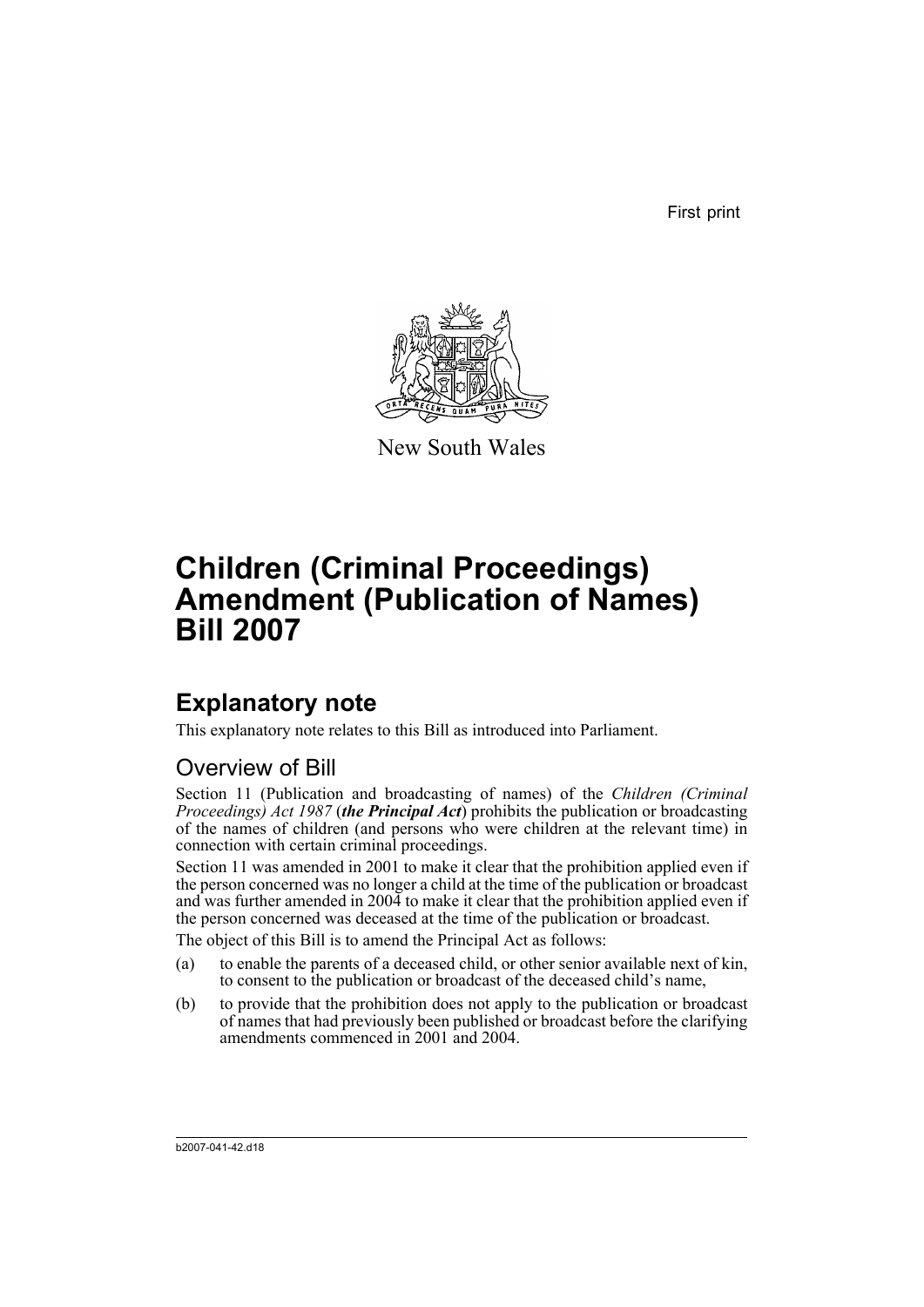Explanatory note

# Outline of provisions

**Clause 1** sets out the name (also called the short title) of the proposed Act.

**Clause 2** provides for the commencement of the proposed Act on the date of assent to the proposed Act.

**Clause 3** is a formal provision that gives effect to the amendments to the *Children (Criminal Proceedings) Act 1987* set out in Schedule 1.

**Clause 4** is a formal provision that gives effect to the amendment to the *Children and Young Persons (Care and Protection) Act 1998* set out in Schedule 2.

**Clause 5** provides for the repeal of the proposed Act after all the amendments made by the proposed Act have commenced. Once the amendments have commenced the proposed Act will be spent and section 30 of the *Interpretation Act 1987* provides that the repeal of an amending Act does not affect the amendments made by that Act.

## **Schedule 1 Amendment of Children (Criminal Proceedings) Act 1987**

#### **Amendments relating to family consenting to publication or broadcasting of name of deceased child**

At present, section 11 (Publication and broadcasting of names) of the Principal Act provides that the name of certain persons (namely, children and persons who were children at the relevant time) must not be published or broadcast in a way that connects them with specified criminal proceedings. For example, the prohibition relates to the following persons:

- (a) a person who was a child when a witness to, or victim of, an offence,
- (b) a person who is or was mentioned in criminal proceedings in relation to something that occurred when the person was a child,
- (c) a person who was involved in criminal proceedings when a child,
- (d) a brother or sister of a victim of an offence, where that brother or sister and the victim were both children when the offence was committed.

This prohibition applies to the publication or broadcasting of the name of a person even if the person is no longer a child, or is deceased, at the time of the publication or broadcast.

Section 11 (4) of the Principal Act at present provides that the prohibition does not apply in certain circumstances (for example, a child 16 years or older at the time of publication or broadcasting may consent to the publication or broadcast of the child's name).

**Schedule 1 [2]–[4]** amend section 11 of the Principal Act to provide, as a further exception, that the prohibition on publication and broadcasting does not apply to the publication or broadcasting of the name of a deceased child where a senior available next of kin of the child has given consent to the publication or broadcasting, but only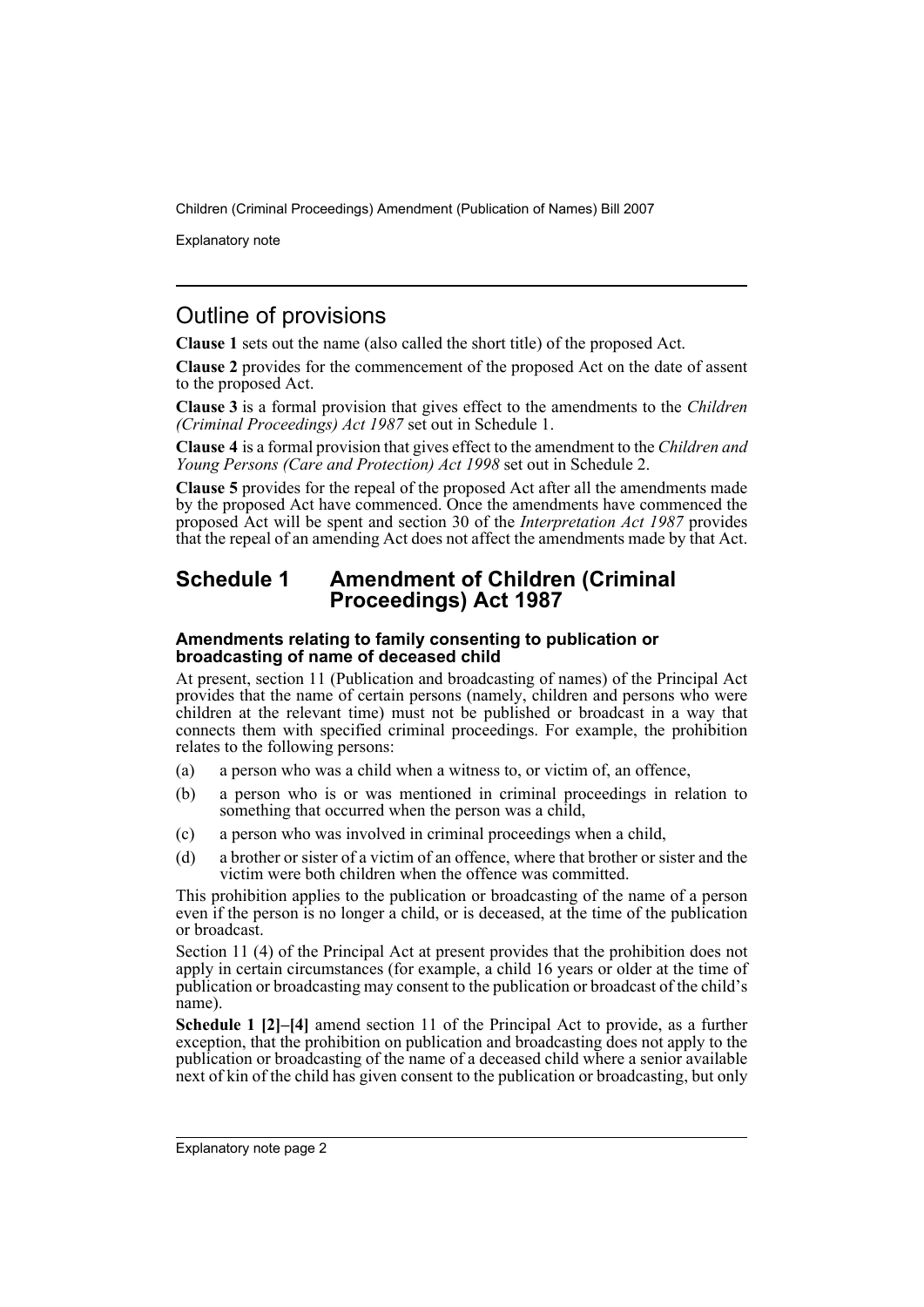Explanatory note

if it appears to the senior available next of kin, after making reasonable inquiries in the circumstances, that no other senior available next of kin objects to the publication or broadcasting of the name.

The *senior available next of kin* of a deceased child is defined as:

- (a) a parent of the child, or
- (b) if the parents of the child are dead, cannot be found, or for some other reason cannot exercise their parental responsibilities to the child:
	- (i) a person who, immediately before the death of the child, had parental responsibility (within the meaning of the *Children and Young Persons (Care and Protection) Act 1998*) for the child, or
	- (ii) in the case of a child who was in the care of the Director-General of the Department of Community Services immediately before his or her death—the Director-General.

(In the past, a person having parental responsibility for a child would have been described as the child's guardian or a person who has custody of the child. This terminology is no longer commonly used in family law.)

Therefore, as an example, after the amendments take effect, a parent may consent to the publication or broadcasting of the name of his or her deceased child in connection with criminal proceedings, but not if it appears to the parent (after reasonable inquiries) that the child's other parent objects to the publication or broadcasting of the name.

The amendments also provide that a senior available next of kin who is charged with, or is convicted of, an offence to which the criminal proceedings concerned relate cannot give consent, or object, to the publication or broadcasting of the name of a deceased child. For example, a parent charged with his or her child's murder cannot give consent, or object to the child's other parent giving consent, to the publication or broadcasting of the name of the murdered child.

At present, section 11 (1) (d) of the Principal Act provides that the name of a brother or sister of a victim of an offence to which criminal proceedings relate (where the brother or sister and the victim were both children when the offence was committed) must not be published or broadcast in a way that connects the brother or sister with the criminal proceedings concerned.

**Schedule 1 [3]** also inserts proposed section 11 (4G) into the Principal Act to provide that, when considering whether to give consent to the publication or broadcasting of the name of a deceased child, a senior available next of kin must, if the publication or broadcasting of the name of a brother or sister of the deceased child is also prohibited:

- (a) make such inquiries as are reasonable in the circumstances to obtain the views of that brother or sister regarding the publication or broadcasting of the name of the deceased child, and
- (b) take into account the impact of such a publication or broadcasting on that brother or sister.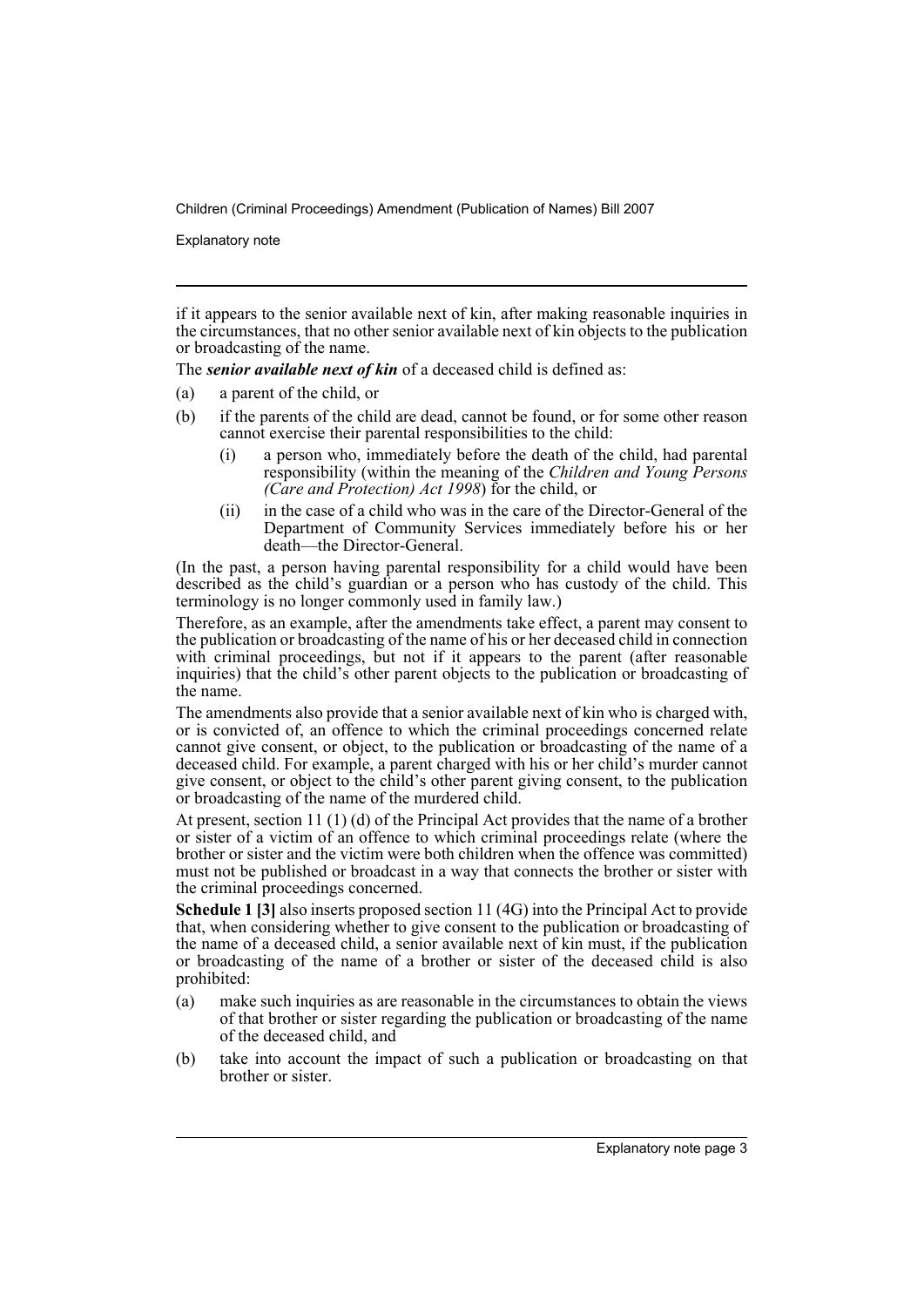Explanatory note

**Schedule 1 [1]** makes a consequential amendment.

#### **Amendment relating to publication and broadcasting of name where name previously published or broadcast**

The *Criminal Legislation Amendment Act 2001* amended section 11 of the Principal Act to make it clear that the prohibition on the publication or broadcasting of a person's name in that section applied even if the person was no longer a child at the time of the publication or broadcast.

The *Crimes Legislation Amendment Act 2004* amended section 11 of the Principal Act to make it clear that the prohibition on the publication or broadcasting of a person's name in that section applied even if the person was deceased at the time of the publication or broadcast.

**Schedule 1 [6]** inserts clause 18 into Schedule 2 (Savings and transitional provisions) to the Principal Act to provide that section 11 does not apply to the publication or broadcasting of the following names in connection with criminal proceedings:

- (a) the name of a person that had been published or broadcast before 21 December 2001 (the date on which that section was amended by the *Criminal Legislation Amendment Act 2001*), being a person who was not a child at the time of the publication or broadcast,
- (b) the name of a person that had been published or broadcast before 24 March 2004 (the date on which that section was amended by the *Crimes Legislation Amendment Act 2004*), being a person who was deceased at the time of the publication or broadcast.

For example, proposed clause 18 of Schedule 2 provides that section 11 would not prohibit the publication or broadcast of the following:

- (a) the name of a person who was a child when the person committed an offence, if the name of that person had been published or broadcast before 21 December 2001, but only if the person had reached adulthood before that publication or broadcast took place,
- (b) the name of a deceased child that was published or broadcast before 24 March 2004, but only if the child had died before that publication or broadcast took place.

## **Other savings and transitional amendments**

**Schedule 1 [5]** amends Schedule 2 to the Principal Act to enable savings and transitional regulations to be made as a consequence of the enactment of the proposed Act.

**Schedule 1 [6]** also amends Schedule 2 to the Principal Act to enact a savings and transitional provision as a consequence of the enactment of the proposed Act. The amendment provides that section 11, as amended by the proposed Act, applies in relation to proceedings whether commenced before or after the commencement of the proposed Act.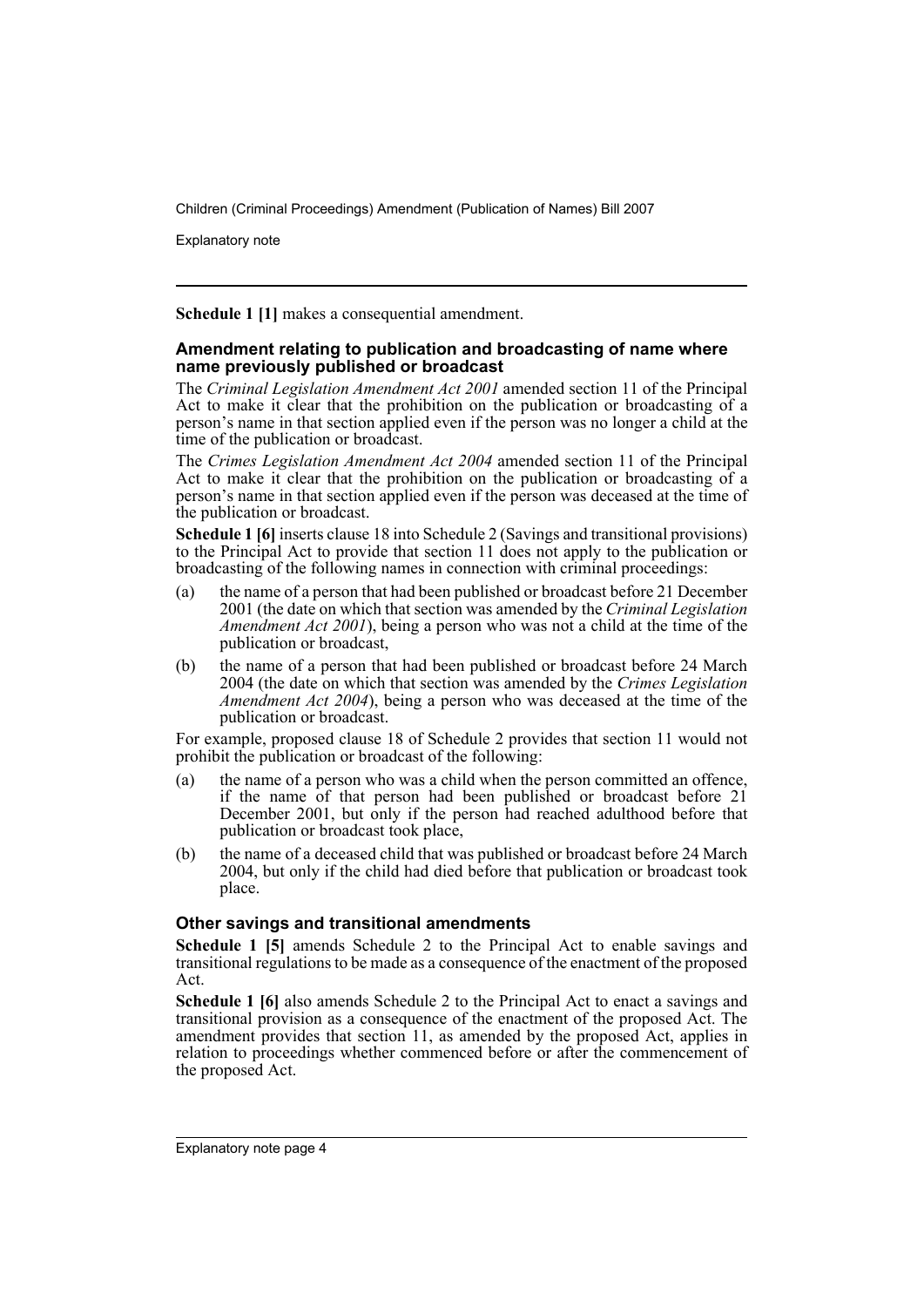Explanatory note

## **Schedule 2 Amendment of Children and Young Persons (Care and Protection) Act 1998**

**Schedule 2** makes a consequential amendment to section 105 of the *Children and Young Persons (Care and Protection) Act 1998* to make it clear that that section does not apply in relation to criminal proceedings. The amendment inserts a note to direct the reader to section 11 of the Principal Act, which does apply to criminal proceedings.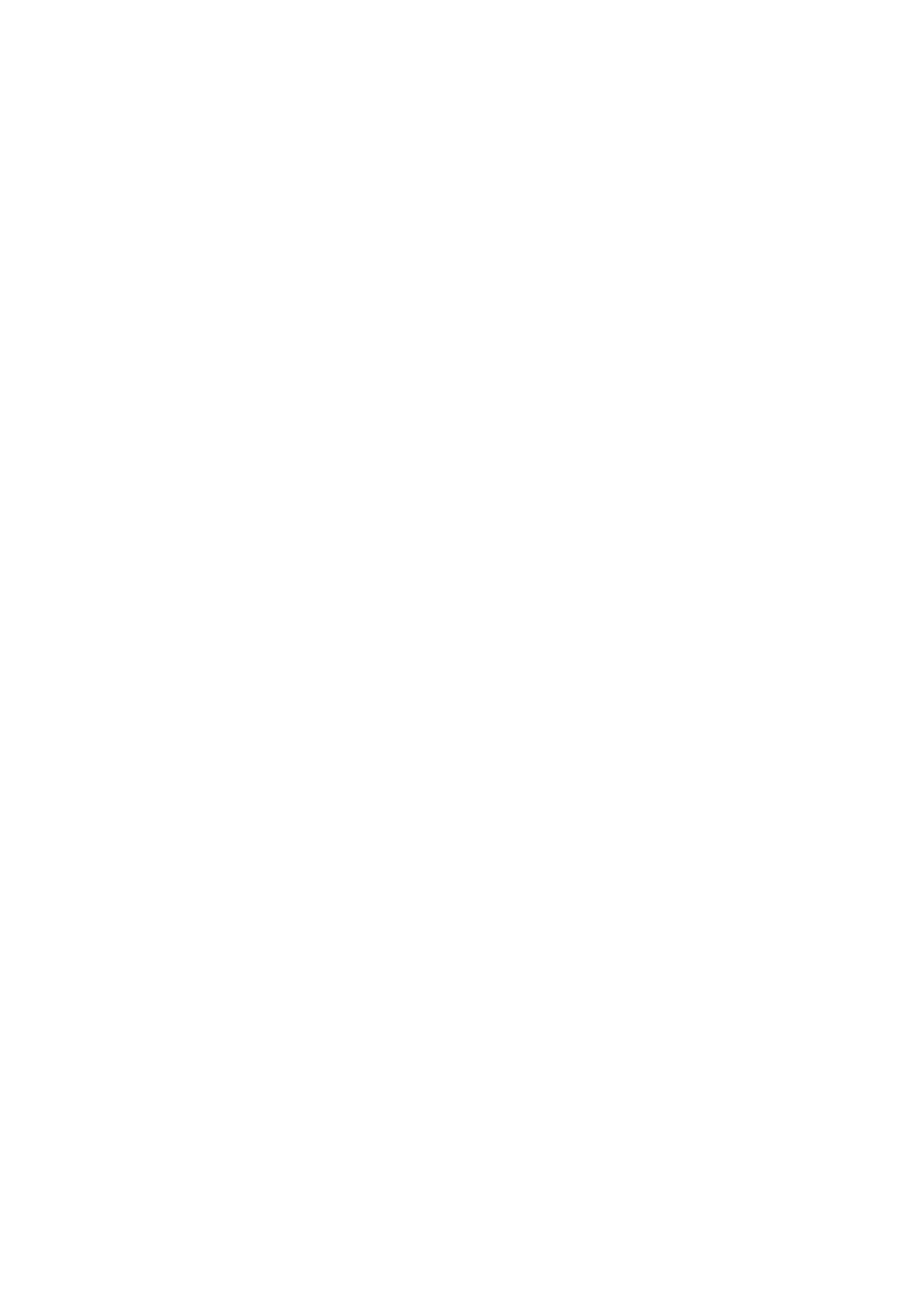First print



New South Wales

# **Children (Criminal Proceedings) Amendment (Publication of Names) Bill 2007**

# **Contents**

|            |                                                                                                | Page |
|------------|------------------------------------------------------------------------------------------------|------|
|            | Name of Act                                                                                    | 2    |
|            | Commencement                                                                                   | 2    |
| 3          | Amendment of Children (Criminal Proceedings) Act 1987<br>No 55                                 | 2    |
| 4          | Consequential amendment of Children and Young Persons<br>(Care and Protection) Act 1998 No 157 | 2    |
| 5          | Repeal of Act                                                                                  | 2    |
| Schedule 1 | Amendment of Children (Criminal Proceedings) Act 1987                                          | 3    |
| Schedule 2 | Amendment of Children and Young Persons (Care and<br>Protection) Act 1998                      | 6    |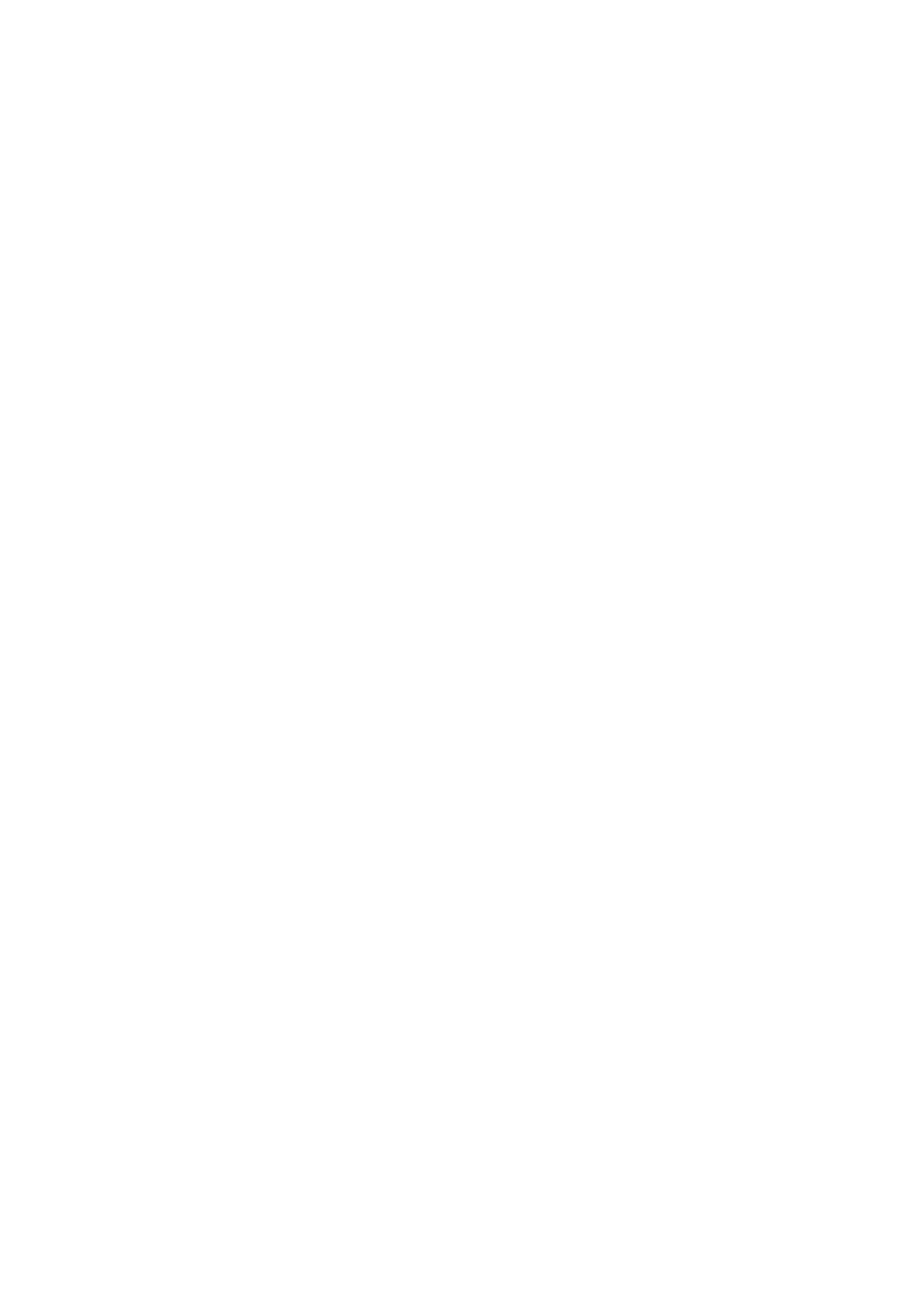

New South Wales

# **Children (Criminal Proceedings) Amendment (Publication of Names) Bill 2007**

No , 2007

## **A Bill for**

An Act to amend the *Children (Criminal Proceedings) Act 1987* with respect to the prohibition against the publication and broadcasting of names in connection with criminal proceedings involving a child; and for related purposes.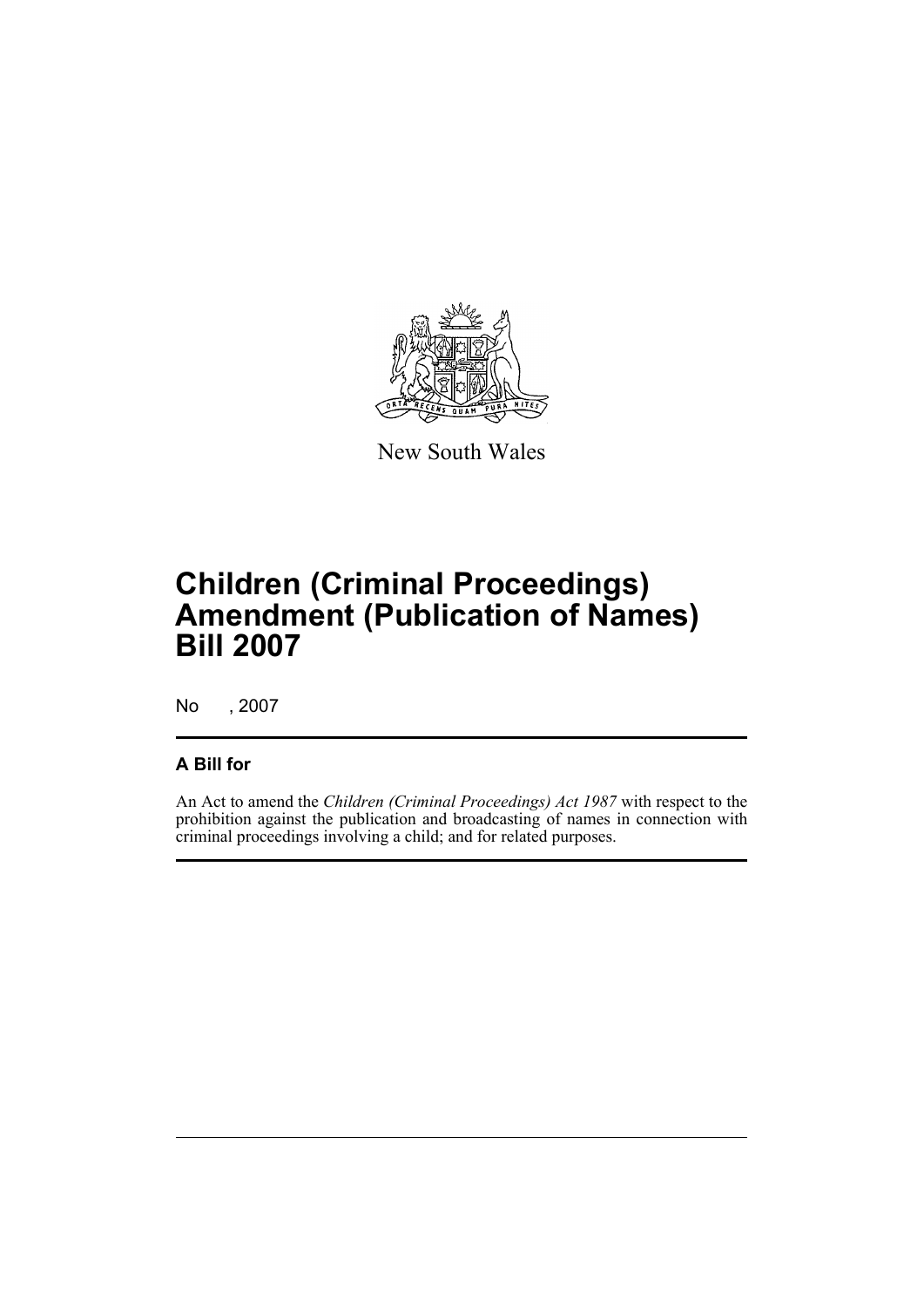<span id="page-9-4"></span><span id="page-9-3"></span><span id="page-9-2"></span><span id="page-9-1"></span><span id="page-9-0"></span>

|              |     | The Legislature of New South Wales enacts:                                                                                                                | 1                            |
|--------------|-----|-----------------------------------------------------------------------------------------------------------------------------------------------------------|------------------------------|
| 1            |     | Name of Act                                                                                                                                               | 2                            |
|              |     | This Act is the Children (Criminal Proceedings) Amendment<br>(Publication of Names) Act 2007.                                                             | 3<br>$\overline{\mathbf{4}}$ |
| $\mathbf{2}$ |     | <b>Commencement</b>                                                                                                                                       | 5                            |
|              |     | This Act commences on the date of assent to this Act.                                                                                                     | 6                            |
| 3            |     | Amendment of Children (Criminal Proceedings) Act 1987 No 55                                                                                               | $\overline{7}$               |
|              |     | The Children (Criminal Proceedings) Act 1987 is amended as set out in<br>Schedule 1.                                                                      | 8<br>9                       |
| 4            |     | <b>Consequential amendment of Children and Young Persons (Care and</b><br>Protection) Act 1998 No 157                                                     | 10<br>11                     |
|              |     | The Children and Young Persons (Care and Protection) Act 1998 is<br>amended as set out in Schedule 2.                                                     | 12<br>13                     |
| 5            |     | <b>Repeal of Act</b>                                                                                                                                      | 14                           |
|              | (1) | This Act is repealed on the day following the day on which this Act<br>commences.                                                                         | 15<br>16                     |
|              | (2) | The repeal of this Act does not, because of the operation of section 30<br>of the <i>Interpretation Act 1987</i> , affect any amendment made by this Act. | 17<br>18                     |

Clause 1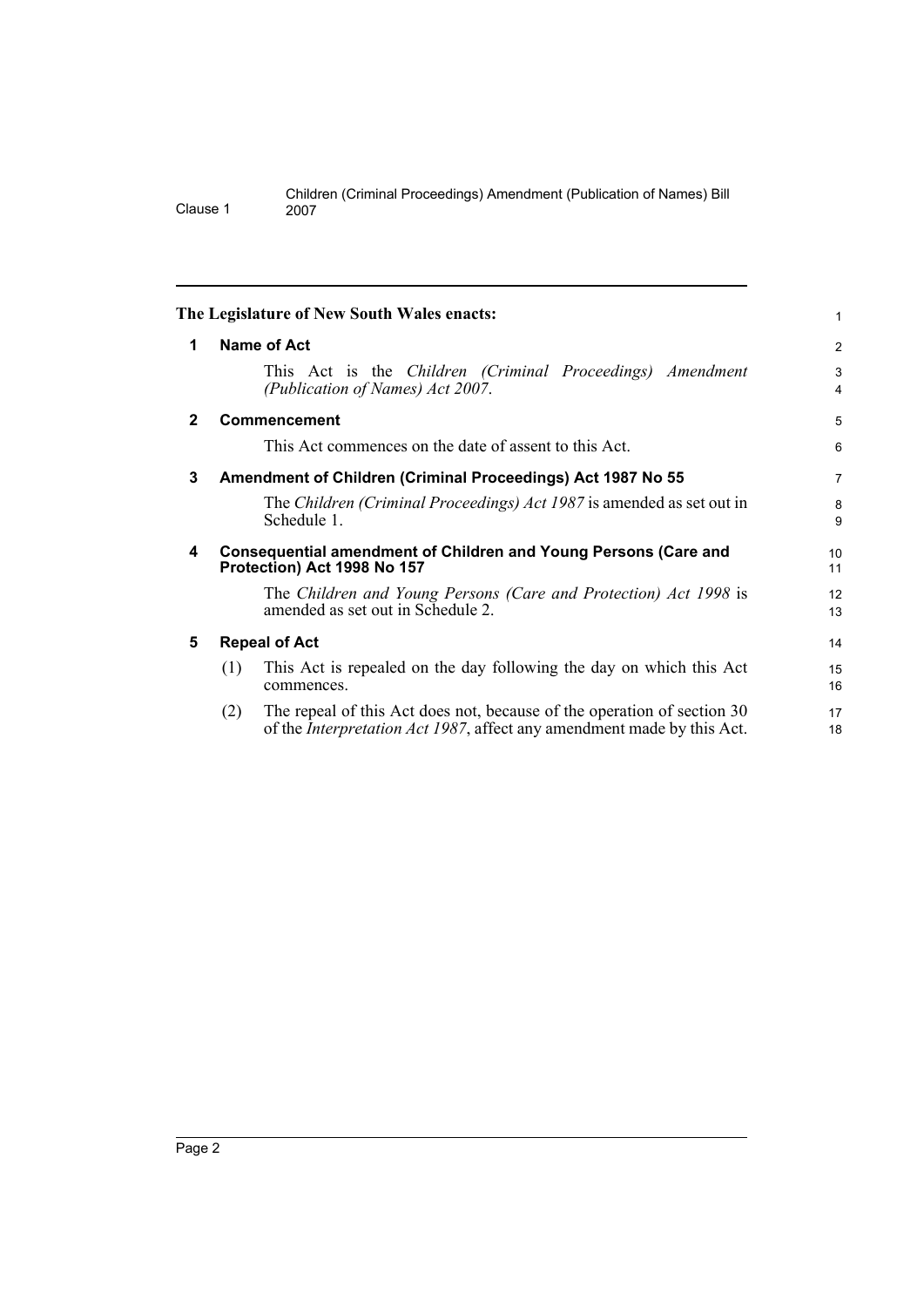Amendment of Children (Criminal Proceedings) Act 1987 Schedule 1

<span id="page-10-0"></span>**Schedule 1 Amendment of Children (Criminal Proceedings) Act 1987**

(Section 3)

1  $\mathfrak{p}$ 

3

**[1] Section 3 Definitions** Insert "(except in section 11)" after "includes" in the definition of *parent* in section  $3(1)$ . **[2] Section 11 Publication and broadcasting of names** Insert at the end of section 11 $(4)(c)$ : , or (d) the publication or broadcasting of the name of a deceased child with the consent of a senior available next of kin of the child, but only if it appears to the senior available next of kin, after making such inquiries as are reasonable in the circumstances, that no other senior available next of kin objects to the publication or broadcasting of the name. Insert after section 11 (4E): (4F) A senior available next of kin who is charged with, or is convicted of, an offence to which the criminal proceedings concerned relate cannot give consent, or object, to the publication or broadcasting of the name of a deceased child as referred to in subsection  $(4)$   $(d)$ . (4G) In considering whether to give consent to the publication or broadcasting of the name of a deceased child as referred to in subsection  $(4)$  (d), a senior available next of kin must, if the publication or broadcasting of the name of a brother or sister of the deceased child is prohibited under subsection (1) (d): (a) make such inquiries as are reasonable in the circumstances to obtain the views of that brother or sister regarding the publication or broadcasting of the name of the deceased child, and (b) take into account the impact of such a publication or broadcasting on that brother or sister. 4 5 6 7 8  $\alpha$ 10 11 12 13 14 15 16 17 18 19 20 21 22 23 24 25 26 27 28 29 30 31 32 33

#### **[3] Section 11 (4F) and (4G)**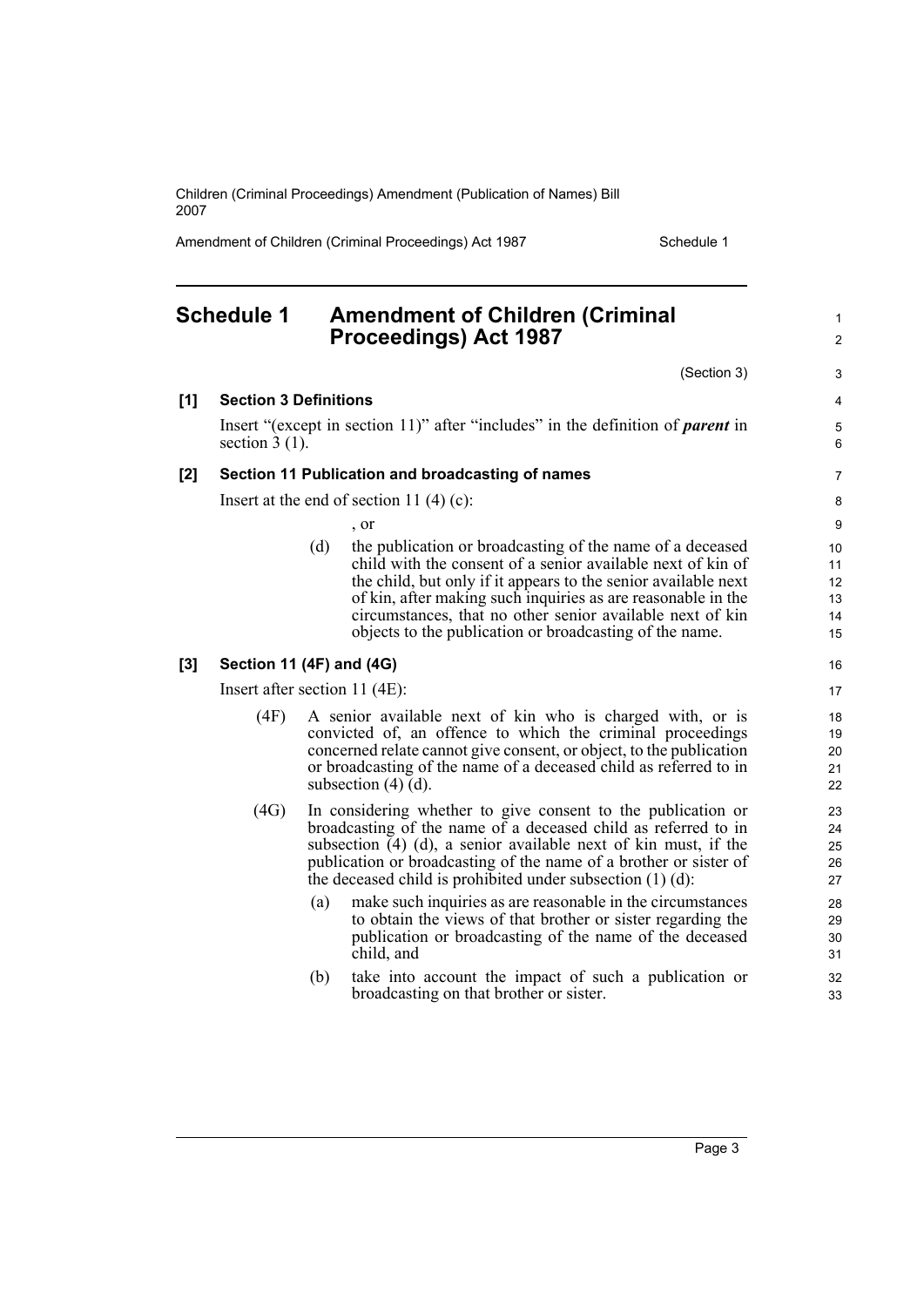Schedule 1 Amendment of Children (Criminal Proceedings) Act 1987

## **[4] Section 11 (7)**

Insert after section 11 (6):

| (7) | In this section, <i>senior available next of kin</i> of a deceased child |
|-----|--------------------------------------------------------------------------|
|     | means:                                                                   |

| a parent of the child, or<br>(a) |  |
|----------------------------------|--|
|----------------------------------|--|

| (b) | if the parents of the child are dead, cannot be found, or for |  |                                |  |                                                  |  |  |
|-----|---------------------------------------------------------------|--|--------------------------------|--|--------------------------------------------------|--|--|
|     |                                                               |  |                                |  | some other reason cannot exercise their parental |  |  |
|     |                                                               |  | responsibilities to the child: |  |                                                  |  |  |
|     |                                                               |  |                                |  |                                                  |  |  |

(i) a person who, immediately before the death of the child, had parental responsibility (within the meaning of the *Children and Young Persons (Care and Protection) Act 1998*) for the child, or

21 22

23 24 25

(ii) in the case of a child who was in the care of the Director-General of the Department of Community Services immediately before his or her death—the Director-General.

#### **[5] Schedule 2 Savings and transitional provisions**

Insert at the end of clause 1 (1):

*Children (Criminal Proceedings) Amendment (Publication of Names) Act 2007*

## **[6] Schedule 2, Part 13**

Insert at the end of the Schedule:

# **Part 13 Children (Criminal Proceedings) Amendment (Publication of Names) Act 2007**

#### **17 Publication and broadcasting of names**

Section 11, as amended by the *Children (Criminal Proceedings) Amendment (Publication of Names) Act 2007*, applies in relation to proceedings whether commenced before or after the commencement of that Act.

#### **18 Publication and broadcasting of names previously published or broadcast**

Section 11 does not apply to the publication or broadcast of the names of the following persons in connection with criminal proceedings: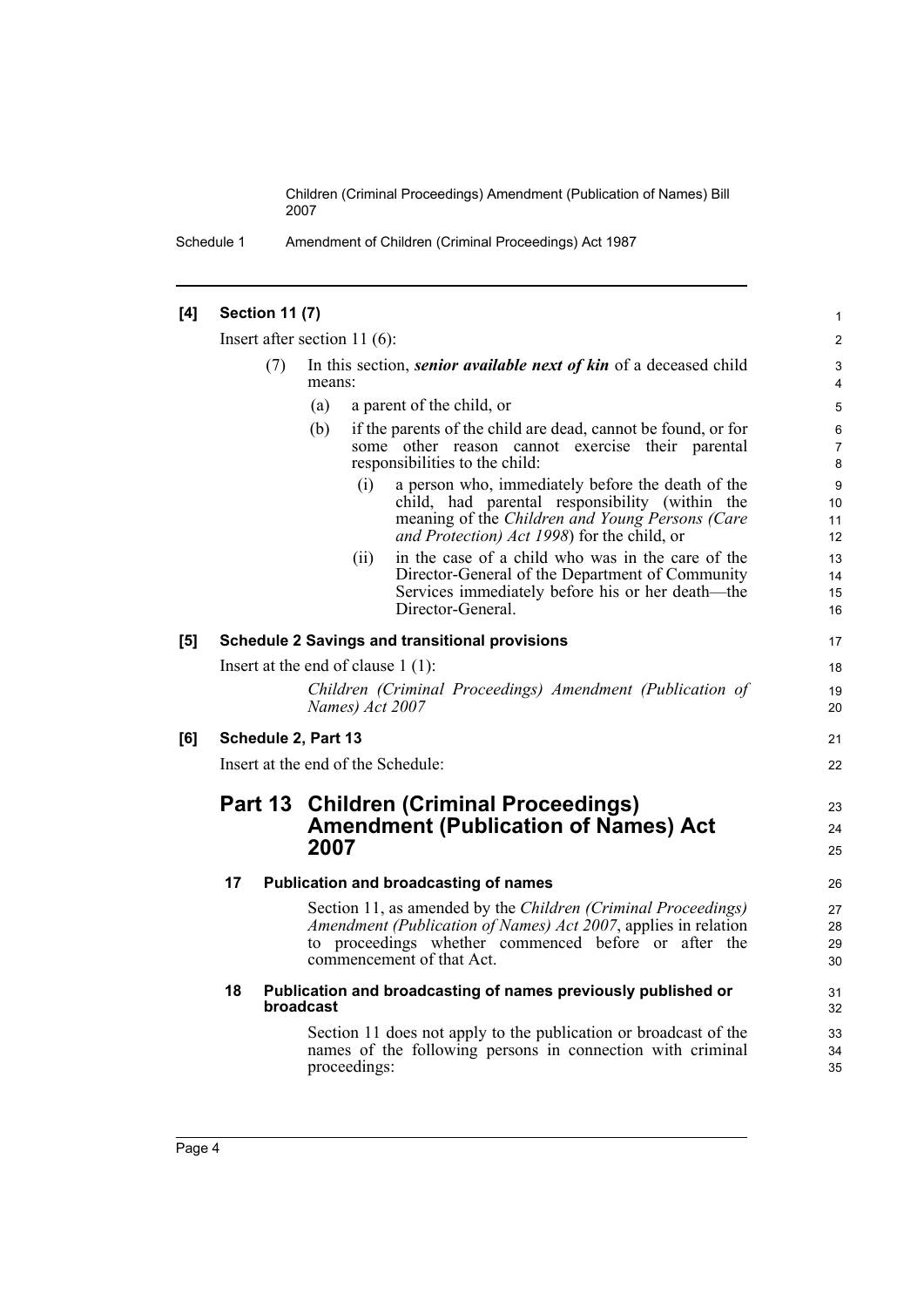Amendment of Children (Criminal Proceedings) Act 1987 Schedule 1

| (a) | the name of a person that had been published or broadcast<br>before 21 December 2001 (the date on which that section<br>was amended by the Criminal Legislation Amendment Act<br>2001), being a person who was not a child at the time of the<br>publication or broadcast, | $\mathcal{P}$<br>3<br>4<br>5 |
|-----|----------------------------------------------------------------------------------------------------------------------------------------------------------------------------------------------------------------------------------------------------------------------------|------------------------------|
| (b) | the name of a person that had been published or broadcast<br>before 24 March 2004 (the date on which that section was<br>amended by the Crimes Legislation Amendment Act 2004),<br>being a person who was deceased at the time of the<br>publication or broadcast.         | 6<br>7<br>8<br>9<br>10       |